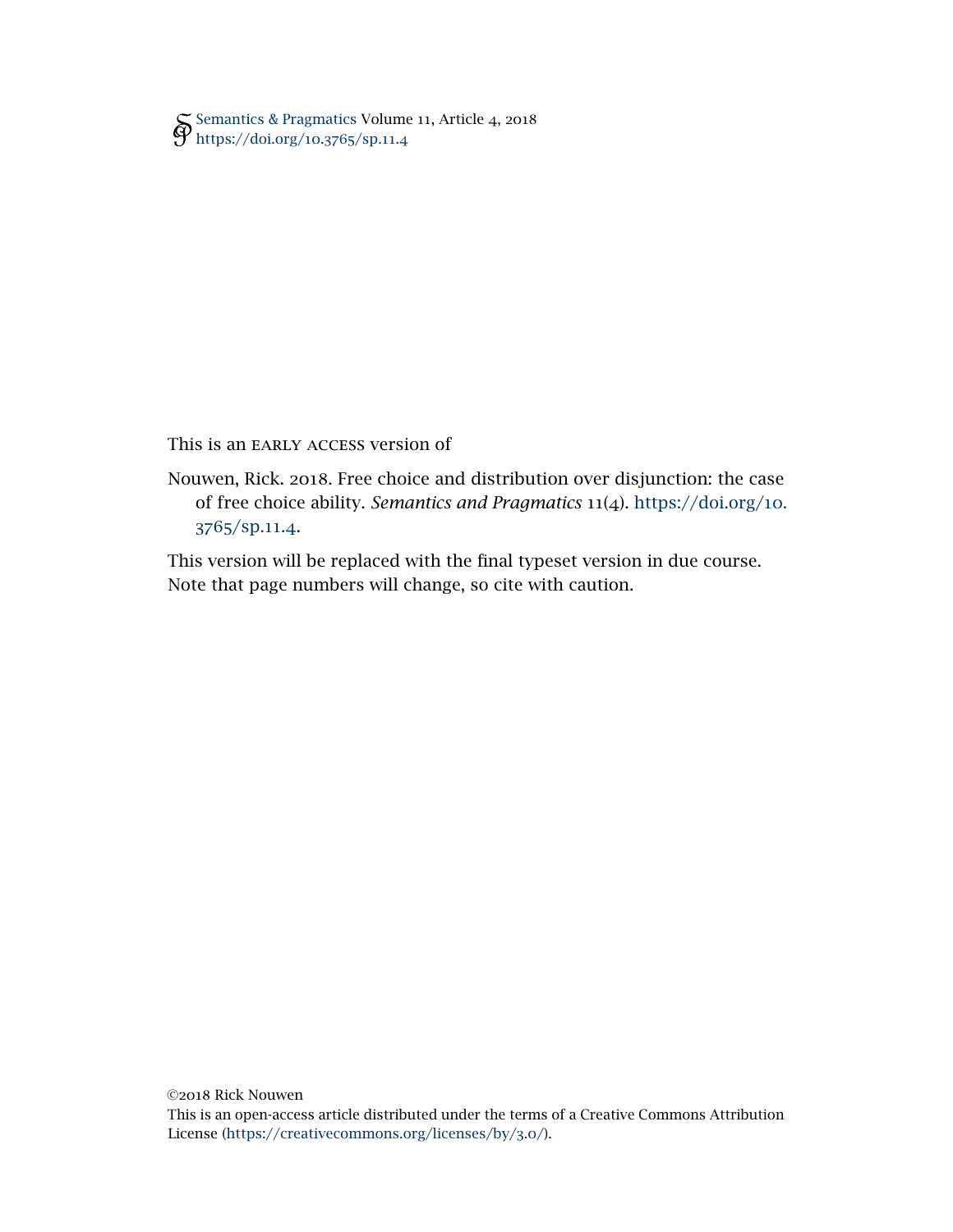# early access

# Free choice and distribution over disjunction: the case of free choice ability\*

Rick Nouwen *Utrecht University*

Abstract This squib discusses the semantics of ability modals in relation to the law of distribution over disjunction and free choice effects. Most current analyses of free choice need distribution over disjunction as a theorem for modals in order to correctly derive free choice inferences. Famously, however, ability modals have been argued to fail to meet distribution over disjunction (Kenny 1976). The squib explores to what extent free choice abilities are dependent on the distribution property.

Keywords: free choice, disjunction, ability, homogeneity

# 1 Free choice disjunction

The classical puzzle of free choice permission is that while (1) is not valid in any classical deontic logic, it seems valid for the corresponding natural language sentences, as in  $(2)$  [\(Kamp](#page-10-0) [1973\)](#page-10-0).

- (1)  $\diamond [p \vee q] \Rightarrow \diamond p \wedge \diamond q$
- (2) You may pick an apple or a pear
	- a.  $\Rightarrow$  You may pick an apple
	- b.  $\Rightarrow$  You may pick a pear.

The effect turns out to be independent of modal flavour (for instance, [Zimmermann](#page-11-0) [2000\)](#page-11-0) and, in fact, has even been argued to be independent from modality (for instance, [Klinedinst](#page-10-1) [2007,](#page-10-1) [Fox](#page-10-2) [2007\)](#page-10-2). The generality of the phenomenon is one reason why large parts of the literature seek an explanation of the free choice effect in the interaction of existential quantificational force and disjunction. In this squib, I explore the generality of the phenomenon by turning to a particular constraint on free choice inferences that is left implicit in a dominant approach.

<sup>\*</sup> The research leading to these results has received funding from the European Research Council under the European Union's Seventh Framework Programme (FP/2007-2013) / ERC Grant Agreement no. 313502, which I hereby gratefully acknowledge. For discussion and comments, I would like to thank Bart Geurts, John Horty, Nathan Klinedinst, Matthew Mandelkern, Daniel Rothschild, the editor in charge, Paul Elbourne and the anonymous reviewers.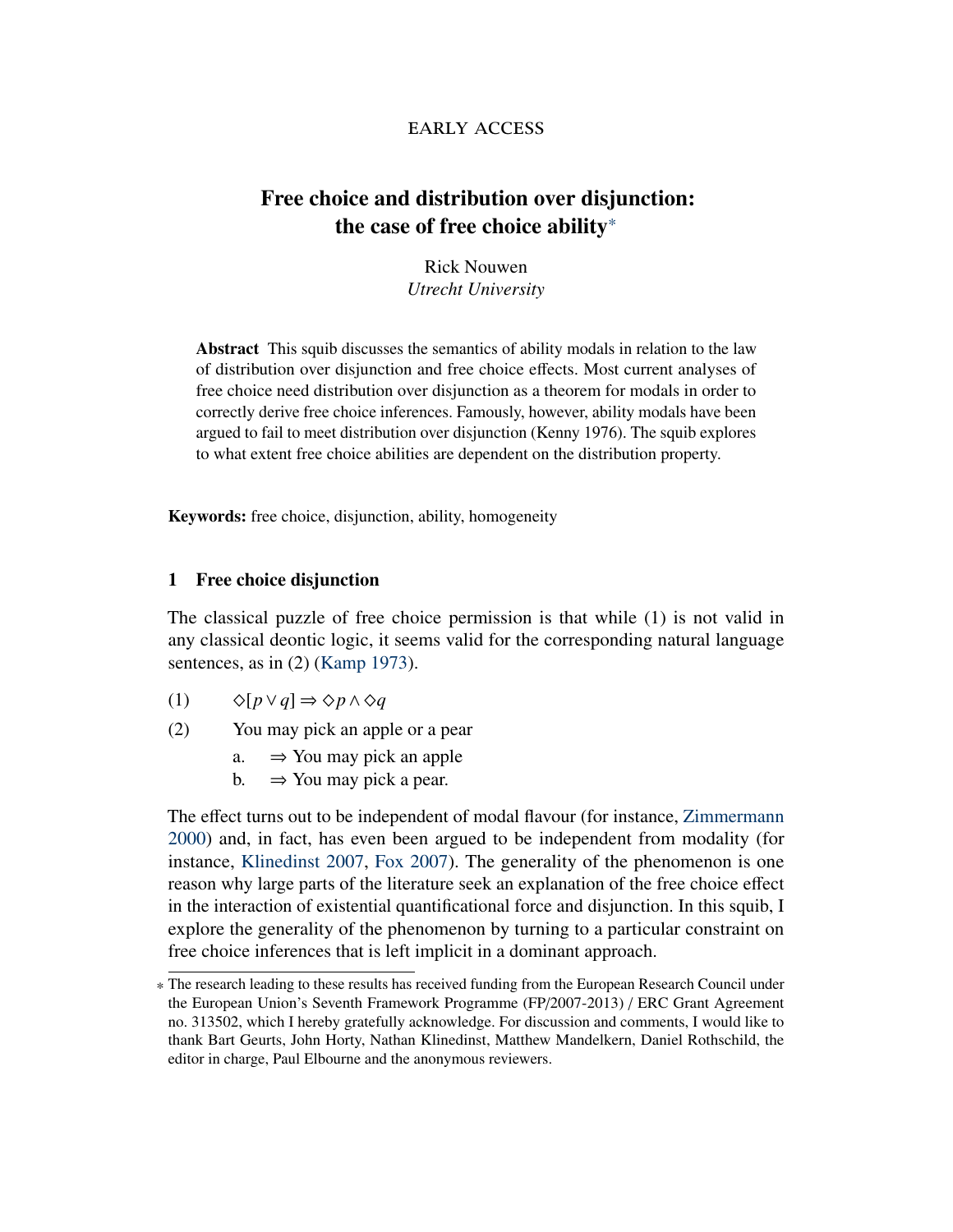# EARLY ACCESS early access

#### 2 Distribution over disjunction

There are (roughly) two kinds of approaches to free choice. On the one hand, there are approaches that think the free choice effect is due to lexical semantics, either of disjunction [\(Zimmermann](#page-11-0) [2000,](#page-11-0) [Geurts](#page-10-3) [2005\)](#page-10-3) or of the existential operator [\(Aloni](#page-9-0) [2003,](#page-9-0) [Simons](#page-11-1) [2005,](#page-11-1) [Barker](#page-9-1) [2011\)](#page-9-1). I will have nothing to say about these approaches. Instead, this squib concerns the large strand of literature that treats free choice inferences as an inference resulting from reasoning about *alternatives*.

Reasoning about alternatives is one of the central topics of Semantics and Pragmatics. There are profound disagreements about what exactly such reasoning involves and which level of interpretation it is part of (for instance, [Chierchia et al.](#page-10-4) [2011,](#page-10-4) [Geurts](#page-10-5) [2009,](#page-10-5) [Geurts & Pouscoulous](#page-10-6) [2009,](#page-10-6) [Geurts](#page-10-7) [2011,](#page-10-7) [Chemla & Spector](#page-10-8) [2011,](#page-10-8) [Franke](#page-10-9) [2009,](#page-10-9) [Frank & Goodman](#page-10-10) [2012\)](#page-10-10). Given these disputes, it is remarkable that there is a peaceful consensus about the mechanism involved in free choice. Despite the vast array of differences in approaches to alternatives and inferences based on them, the core idea of how free choice should be accounted for is the same irrespective of which corner of the field it is implemented in.

The source of this idea can be traced back to Kratzer  $\&$  Shimoyama [\(2002\)](#page-11-2). It rests on the following minimal assumptions, put in theory-neutral terms: (i) there are meanings that come about via reasoning about *alternatives*; (ii) The *individual disjuncts* of a disjunction  $p \vee q$  are themselves alternatives to that disjunction; and (iii) this type of reasoning can be *iterative*.

Take a proposition like (3) as the conventional meaning of a speaker's utterance:

<span id="page-2-0"></span>(3)  $\Diamond[p \lor q]$ 

A hearer may now reason about the speaker's intentions: why did the speaker use a disjunction and not simply one of the disjuncts (*alternatives*)? She then concludes that the speaker didn't convey the simpler message  $\Diamond p$  *(individual disjunct)* for one of two reasons: either  $\Diamond p$  was false or – and this is the *iterative* aspect –  $\Diamond p$  would have lead to the false conclusion by the hearer that  $\diamond p$  was the only permission to be had. In particular,  $\Diamond p$  may trigger the reasoning that the alternative  $\Diamond q$  is false. So, there are now two possible reasons why  $\Diamond p$  was not conveyed: either it is false, or the inference we would draw from it,  $\neg \Diamond q$ , is false. In other words, the hearer concludes that  $\neg$  $\Diamond p \lor \Diamond q$ . She does the same for the other disjunct yielding ¬*◇q*∨*◇p*. Together, we now have the implicature in (4):

(4)  $\Diamond p \leftrightarrow \Diamond q$ 

<span id="page-2-1"></span>If we left things here, we'd predict a pretty strange reading for free choice statements: either both disjuncts are permitted or both are not permitted: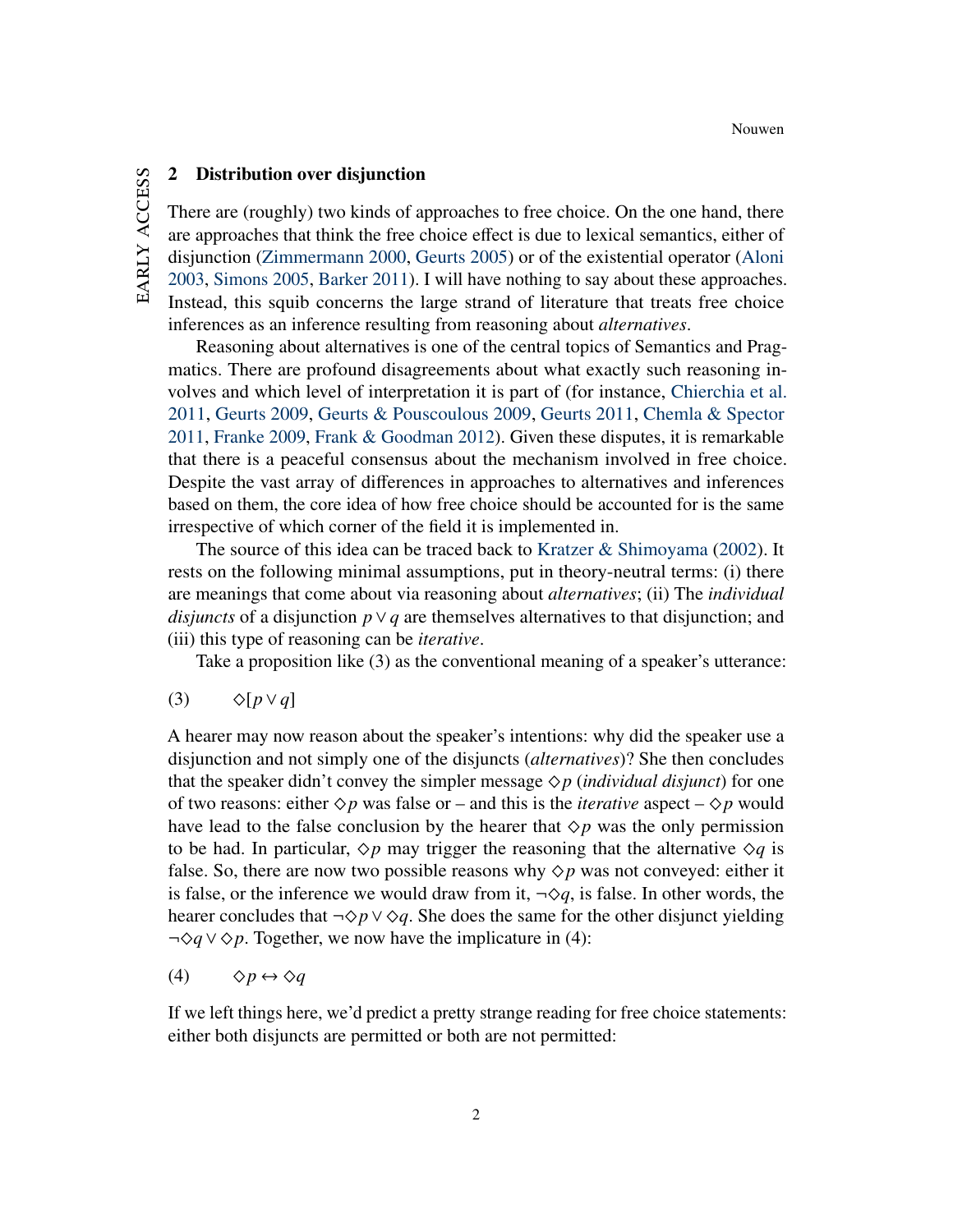$$
(5) \qquad (\Diamond p \land \Diamond q) \lor (\neg \Diamond p \land \neg \Diamond q)
$$

However, since the assertion in [\(3\)](#page-2-0) says that at least one of the disjuncts is permitted, it follows from (5) that *both* are permitted. And, so, the free choice inference is accounted for.

This final crucial step is what I want to focus on in the following. I assumed here that [\(3\)](#page-2-0) entails that either *p* or *q* is permitted. This is known as *distribution over disjunction*, which I will abbreviate as DOD:

(6) 
$$
\Diamond [p \lor q] \Rightarrow \Diamond p \lor \Diamond q
$$
 DOD

In standard modal logics, distribution over disjunction is a theorem. For instance, in a possible world semantics for modals, (6) follows from its semantics: if there is no accessible *p*-world and no accessible *q*-world, then there cannot be an accessible *p*∨*q*-world. While the Kratzer-Shimoyama style reasoning leads to [\(5\),](#page-2-1) it is only through the DOD theorem in  $(6)$  that the combination of  $(3)$  and  $(5)$  is strengthened to the free choice inference  $\diamond p \wedge \diamond q$ <sup>[1](#page-3-0)</sup>

As I said, Kratzer and Shimoyama's idea has been implemented in strongly opposing theoretical corners.[2](#page-3-1) To illustrate, let me go through what the same mechanism looks like in a quite different setup. The account of free choice implicatures in [Geurts](#page-10-7) [\(2011\)](#page-10-7) is framed differently, but follows a reasoning pattern that is quite similar to that of [Kratzer & Shimoyama](#page-11-2) [\(2002\)](#page-11-2). The idea is that hearers reason about the intentional state of the speaker. For a sentence  $\Diamond [p \lor q]$  the hearer may entertain one of four possibilities:  $(i_1) \Diamond p \land \Diamond q$ ,  $(i_2) \Diamond p \land \neg \Diamond q$ ,  $(i_3) \Diamond q \land \neg \Diamond p$ ,  $(i_4)$ ¬ $\diamond$ *p*  $\land$  ¬ $\diamond$ *q*. That is, here the *alternatives* are not alternative statements, but rather alternative (classes of) states of affairs. These different states vary with respect to whether or not the *individual disjuncts* are possibilities. To be clear: these intentional possibilities have an altogether different status in Geurts' theory than alternative utterances or grammatical structures in our discussion above, (which are the kind of *alternatives* that, traditionally, receives this label in the literature). Yet, from a purely logical point of view, they play a similar role in getting to the end-result of a free choice inference.

Given DOD, the hearer may dismiss  $i_4$  straight away since it is not compatible with the speaker's assertion that  $\Diamond [p \lor q]$  is true. She then reasons that *i*<sub>2</sub> and *i*<sub>3</sub> can also be disregarded, because if the speaker had been in one of these states she would

<span id="page-3-0"></span><sup>1</sup> The above description of the mechanism is quite closely implemented in the prominent and widely used theory of [Fox](#page-10-2) [\(2007\)](#page-10-2), who implements the free choice recipe in a grammatical mechanism for implicature. It straightforwardly inherits the prediction that free choice would not arise without DOD. For the initiated, technically, without DOD the alternatives  $\Diamond p$  and  $\Diamond q$  are *innocently excludable*, leading to the implicature  $\neg \Diamond p \land \neg \Diamond q \land \neg \Diamond [p \land q]$ , quite the opposite of free choice.

<span id="page-3-1"></span><sup>2</sup> For this reason, I am tempted to call this status quo the *pax Kratzer-Shimoyama*.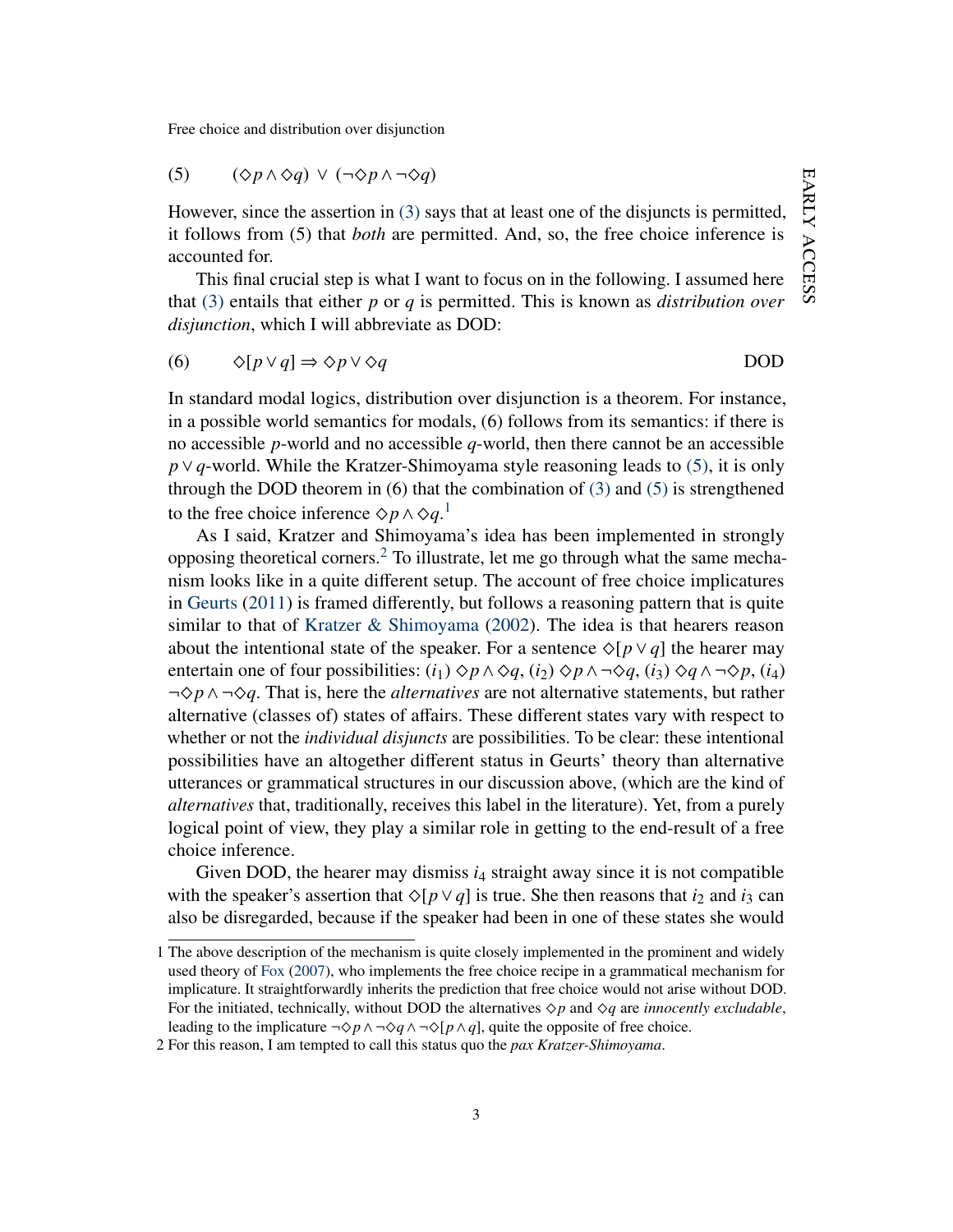have said something shorter, namely something that simply conveyed  $\Diamond p$  or  $\Diamond q$ , respectively. This way, the hearer arrives at the conclusion that the speaker must be in state  $i<sub>1</sub>$ , the state where the free choice inference holds. This result crucially relies on the hearer being able to dismiss  $i_4$ . If DOD does not hold, only  $i_2$  and  $i_3$  can be excluded, thus leading to the implicature [\(5\).](#page-2-1) Quite a similar issue arises in [Franke](#page-10-9) [\(2009,](#page-10-9) [2011\)](#page-10-11) and [van Rooij](#page-11-3) [\(2010\)](#page-11-3), since these are also frameworks that rely on dividing up a logical space. Were DOD invalid, it would make the modal statement consistent with more partition cells than if DOD had been valid.

DOD is tacitly assumed for modals in the free choice literature. Because it is a theorem of the standard semantics for existential modals, there is simply no discussion. If the approaches that follow the Kratzer-Shimoyama reasoning are on the right track, then we would expect the occurrence of free choice inferences to rely on whether or not distribution over disjunction holds.

How do we test this prediction? One route would be to look at operators intervening between the existential (modal) quantifier and disjunction that disrupt the validity of DOD. While DOD holds for  $\Diamond [p \lor q]$  it does not hold for  $\Diamond \Box [p \lor q]$ :

 $(7)$   $\diamond$ □[ $p \vee q$ ]  $\Rightarrow$   $\diamond$ □ $p \vee \diamond$ □ $q$ 

Just imagine a world in which only one other world is accessible, while from that latter world we may access a  $p \land \neg q$  world and a  $q \land \neg p$  world. This makes  $\Diamond \Box [p \lor q]$ true, but neither  $\Diamond \Box p$  nor  $\Diamond \Box q$ .

Unfortunately, we cannot test directly whether an operator with universal force intervening between existential quantification and disjunction blocks free choice. This is because we know that disjunction readily takes scope wider than surface scope. In fact, it seems immune to any constraint on scope taking. If we did see free choice for a sentence of the surface form  $\diamond$  >  $\Box$  >  $\vee$  it could simply be that it was interpreted as  $\diamond$  >  $\vee$  >  $\Box$ , for which free choice follows straightforwardly. In order to test the DOD-dependency of free choice we therefore need to turn to lexical combinations of existential and universal force.

# 3 Ability and distribution over disjunction

<span id="page-4-0"></span>As [Kenny](#page-10-12) [\(1976\)](#page-10-12) famously argued, distribution over disjunction is *invalid* for ability modals. The argument goes as follows. Say there is a deck of regular playing cards in front if you. The cards are face down, concealing the colours. If you were to pick one of these cards, it would either be red or black. You obviously have the ability to pick a card, so (8) is true. However, if DOD holds, it should follow from that that either [\(9\)](#page-5-0) or [\(10\)](#page-5-1) is true. But unless you are a skilled conjuror, you simply won't have the ability to pick a card and predict its color. Whether the card you pick is red or black relies completely on chance.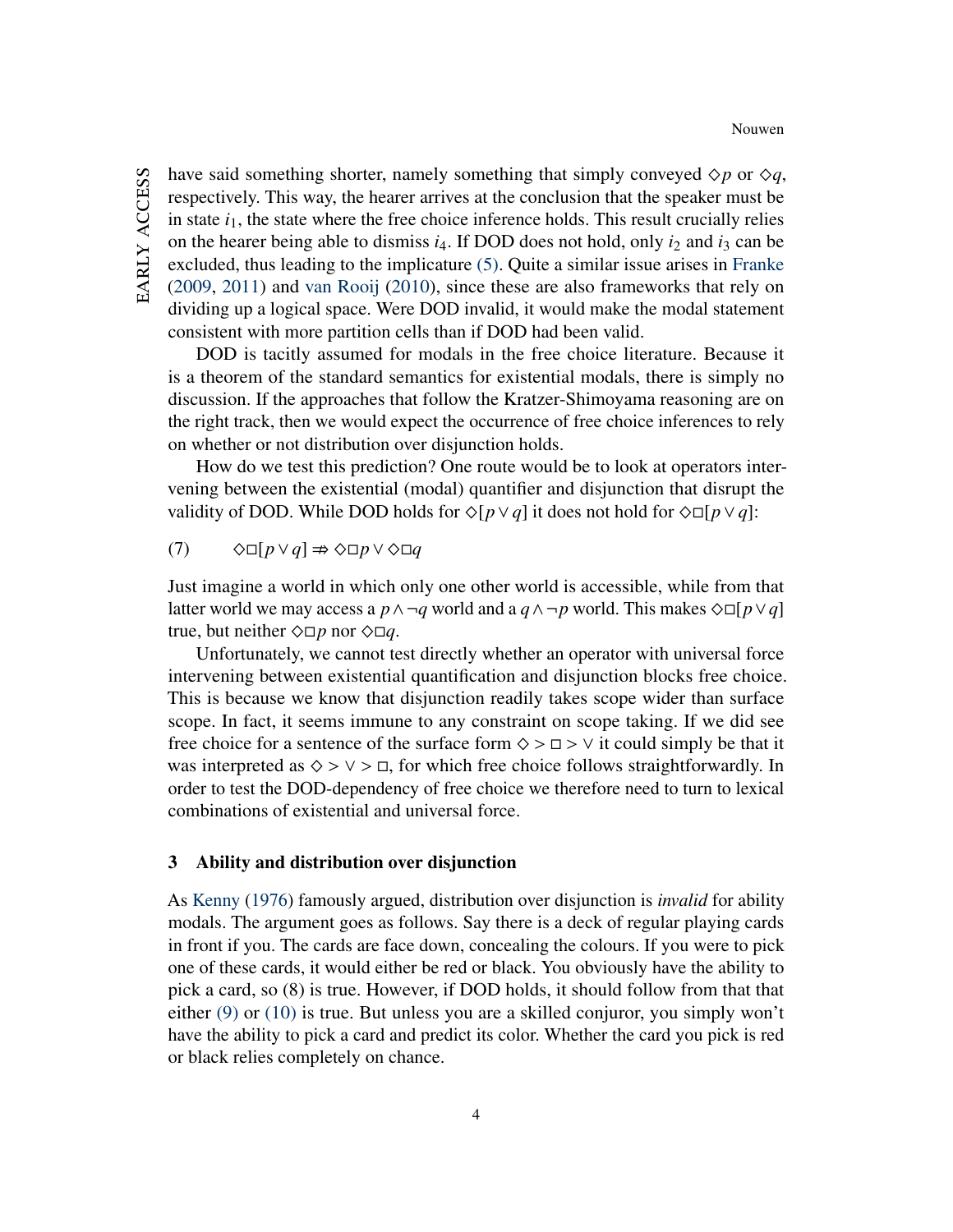- (8) I can bring it about that either I am picking a red card or I am picking a black card. (Kenny 1976, p. 215)
- <span id="page-5-1"></span><span id="page-5-0"></span>(9) I can bring it about that I pick a black card.
- (10) I can bring it about that I pick a red card.

Kenny's argument targets analyses that characterise the concept of ability in terms of simple quantification over worlds: Such analyses wrongly predict distribution over disjunction to hold. Given my current focus on free choice inferences, however, we can take the argument one step further. Given the fact that Kenny observes that the disjunction of [\(9\)](#page-5-0) and [\(10\)](#page-5-1) does not follow from [\(8\),](#page-4-0) their conjunction does not follow either. Kenny's example [\(8\),](#page-4-0) in other words, shows an absence of ability free choice in tandem with an absence of distribution over disjunction. As we will see below, Kenny's observations regarding [\(8\)](#page-4-0) are not representative of all ability statements.<sup>[3](#page-5-2)</sup> For now, however, I would like to focus on the how the theoretical developments triggered by Kenny's observations tie in with the recent free choice literature.

In part due to Kenny's observations there have been many proposals that give a semantics of ability that does not yield distribution over disjunction (for instance, among many others [Horty & Belnap](#page-10-13) [1995,](#page-10-13) [Thomason](#page-11-4) [2005.](#page-11-4)) The intuition behind many of these is the following: someone is able to *p* means that there is some action that will reliably result in  $p$  being true.<sup>[4](#page-5-3)</sup> With such a view of ability, DOD no longer holds. If some action reliably makes  $p \vee q$  true, this does not entail that there is an action that reliably brings *p* about or that there is an action that reliably brings *q* about. For instance, [Brown](#page-10-14) [\(1988\)](#page-10-14) uses a semantics that has models made up of a set of worlds *W* and a function *N* that maps worlds to propositions (the available actions in that world). Ability is now interpreted as follows:

(11)  $\alpha$  has the ability to *A* in *w* if and only if  $\exists m \in N(w) : \forall w \in m : A(w)$ .

[Portner](#page-11-5) [\(2009\)](#page-11-5) suggests that within a Kratzerian framework there is the option of assigning ability modals like *can* the semantics of *good possibility*, which has this same structure of a combination of existential and universal force.

<span id="page-5-2"></span><sup>3</sup> As an anonymous reviewer rightly observes, for instance, that intuitions for a minimal variation on [\(8\)](#page-4-0) are not so clear: "I can pick a red or a black card from the stack" is pretty odd when the speaker does not have the ability of choosing which colour he picks (i.e. when she's not a conjuror).

<span id="page-5-3"></span><sup>4</sup> As two reviewers rightly point out, such a view only works when the available actions are somehow linked to the agent. That is, the actions in question have to be actions controlled by the agent. Because what is important to the present paper is mainly the quantificational structure of ability modals, I gloss over such important details.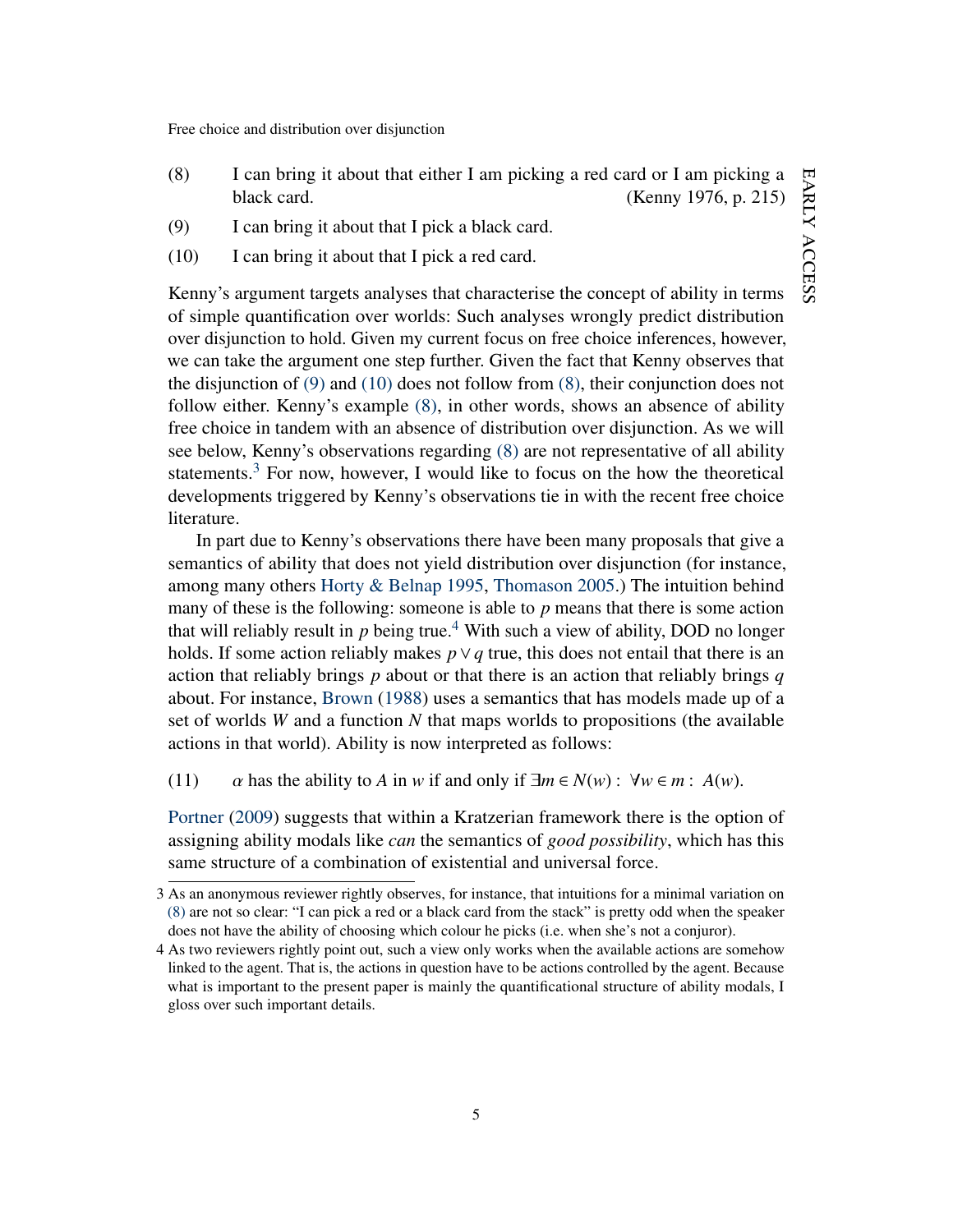(12) For a modal base  $F$  and an ordering source  $g$ :  $p$  is a good possibility *w.r.t.*  $\langle F, g \rangle$  if and only if ∃*w* ∈ *F* ∀*w*<sup>'</sup>[*w* ><sub>*g*</sub> *w*<sup>'</sup> → *p*(*w*<sup>'</sup>)].

Clearly, *p*∨*q* can be a good possibility even if neither *p* nor *q* is a good possibility. What *good possibility* shares with Brown's action semantics is that it combines existential and universal force. Assuming ability indeed involves such a combination, then DOD is invalid. So the prediction is that there will be no free choice ability. Unfortunately, however, and in contrast to Kenny's observation for [\(8\),](#page-4-0) this prediction is not borne out, as is demonstrated by (13), from [Geurts](#page-10-7) [\(2011\)](#page-10-7).

(13) Betty can balance a fishing rod on her nose or on her chin.

Without a doubt, (13) has a free choice inference: We easily infer from (13) that Betty is capable of balancing a fishing rod on her chin, for instance. We now have an argument that Kratzer/Shimoyama-style approaches to free choice make the problematic prediction that there cannot be free choice ability. As I will show in the remainder of this squib, there are several subtleties muddling this argument.

## 4 Homogeneity and accidental success

Kenny's argument against the validity of DOD for ability modals was based on the fact that someone's accidental success at bringing something about does not give that person the *ability* to bring this about. For some abilities, however, the idea of accidentally succeeding does not really make sense. As I will show, this in turn means that for these abilities DOD *is* valid. The best way to see this is to consider negated ability statements. Compare  $(14)$  and  $(15)$  $(15)$  $(15)$ <sup>5,[6](#page-6-1)</sup>

- <span id="page-6-3"></span><span id="page-6-2"></span>(14) John can't balance a fishing rod on his nose.
- (15) John can't hit the bull's eye.

We have assumed that *can* involves some combination of existential and universal force. Let's say that \_[A fishing rod is balancing on John's nose] stands for *there is a way for John to act that reliably makes the fishing rod balance on his nose*. Such an account would say that [\(14\)](#page-6-2) means that there is no way that reliably makes the fishing rod stand upright on John's nose. This leaves open the option that some actions may result in a balancing fishing rod, just not reliably so. However, we know

<span id="page-6-0"></span><sup>5</sup> I am indebted to an anonymous reviewer for urging me to rethink the discussion below.

<span id="page-6-1"></span><sup>6</sup> The discussion below is inspired by [Nickel](#page-11-6) [\(2010\)](#page-11-6), who develops an analysis of free choice effects for generic statements. Nickel's semantics for such statements also combines existential and universal force. Although he does not discuss DOD, he does observe that his proposal predicts there to be no free choice inferences. His solution is in some ways parallel to what I will now discuss for ability modals.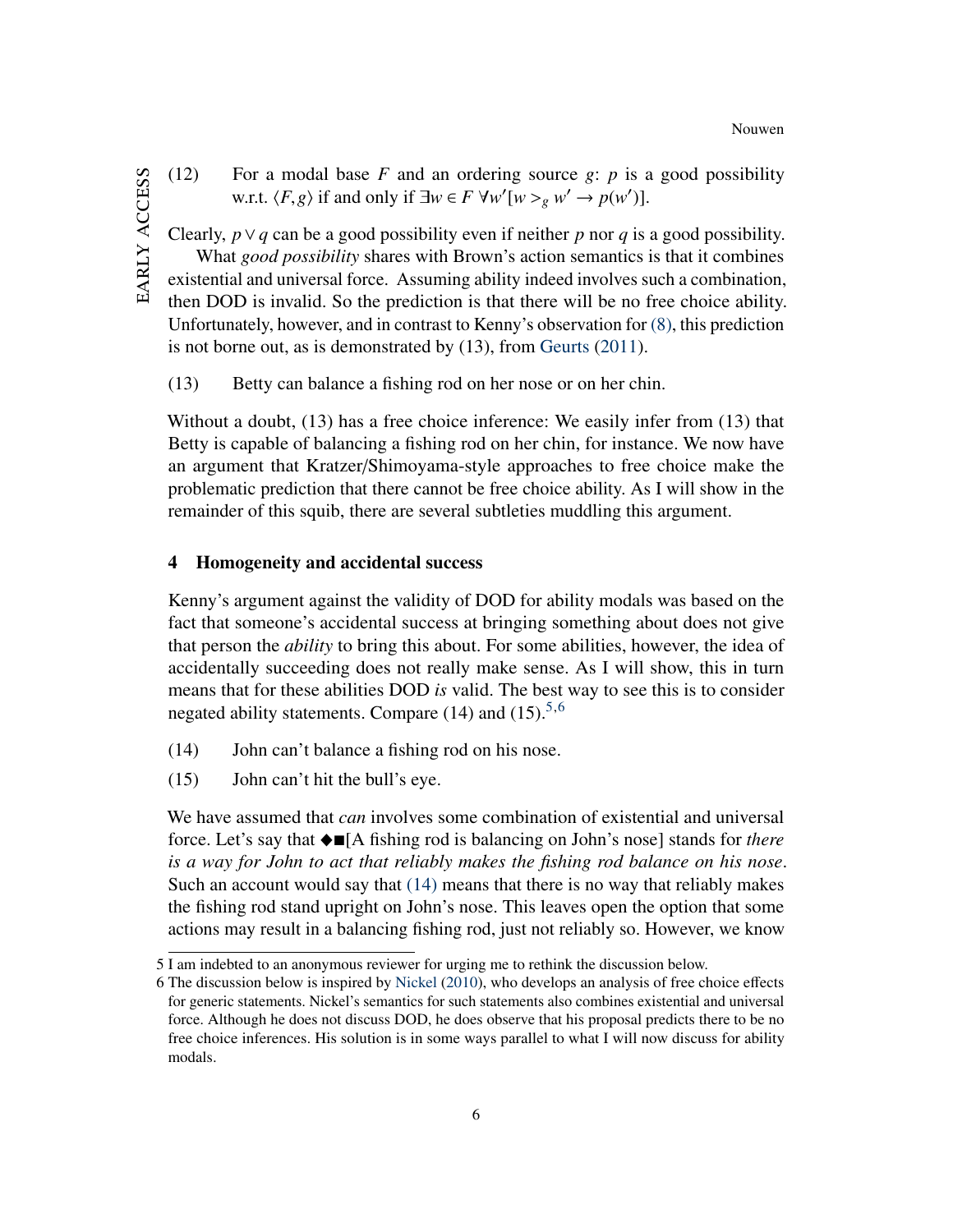EARLY ACCESS early access

Free choice and distribution over disjunction

that if you lack the ability to balance the rod, gravity will make sure that the rod will fall down. Fishing rods don't accidentally stay upright. This is another way of saying that balancing-abilities are *homogeneous*: for any action, if it is the right one it will reliably result in a balancing rod; if it is not, it will reliably result in the rod falling down.

Things are different for (15), however. Imagine this sentence is about John's abilities of playing darts. Imagine that [\(15\)](#page-6-3) is true and that John lacks the ability to precisely aim a dart at a darts board. Then he may still hit the bull's eye by accident if he tried. This means that this kind of ability is not homogeneous. The fact that he may hit the bull's eye is inconsequential to his ability. The only thing that matters is that he cannot reliably hit the bull's eye. He therefore lacks the relevant ability.

In sum, homogeneity for ability is tied with the absence or presence of *accidental success*: it holds for some cases, but definitely not for all. When homogeneity does hold, it looks like (16). This will allow us to strengthen (17a) to (17b), and thus we end up concluding from (14) that any action will reliably cause the rod to fall down.

<span id="page-7-1"></span>(16) 
$$
\blacksquare[\blacksquare \varphi \lor \blacksquare \neg \varphi]
$$
 homogeneous ability  
(17) a.  $\neg \blacklozenge \blacksquare p$ 

 $\neg\blacklozenge$  **n** b.  $\blacksquare \blacksquare \neg p$ 

Homogeneity also predicts the presence of free choice inferences.<sup>[7](#page-7-0)</sup> According to the Kratzer-Shimoyama recipe we get the inference in (18) for an ability statement interpreted as  $\blacklozenge$  **■**[ $p \vee q$ ].

$$
(18) \qquad (\blacklozenge \blacksquare p \land \blacklozenge \blacksquare q) \lor (\neg \blacklozenge \blacksquare p \land \neg \blacklozenge \blacksquare q)
$$

According to [\(16\)](#page-7-1) this will be strengthened to:

$$
(19) \qquad (\blacklozenge \blacksquare p \land \blacklozenge \blacksquare q) \lor (\blacksquare \blacksquare \neg p \land \blacksquare \blacksquare \neg q)
$$

Clearly the second disjunct is incompatible with the statement that  $\blacklozenge$   $\blacksquare$ [*p*∨*q*] since both *p* and *q* are reliably false after any action, and, consequently, free choice follows. This result will not come as a surprise as soon as we realise that the assumption of homogeneity, as in [\(16\),](#page-7-1) makes DOD valid. Considering *p* and *q*, homogeneity says that  $\blacksquare$ [ $\blacksquare$ *p*∨ $\blacksquare$  $\neg p$ ] and  $\blacksquare$ [ $\blacksquare$  $q \vee \blacksquare$  $\neg q$ ]. If we now consider cases in which  $\blacklozenge$   $\blacksquare$ [ $p \vee q$ ] is true, we see that, from some accessible world, *p*∨*q* can only be true in every subsequently accessible world if  $p$  is true in all these worlds or  $q$  is true in all these worlds (or both). A situation in which  $\blacklozenge$  **i** $[p \lor q]$  is true, but neither  $\blacklozenge$  **i** $p$  nor  $\blacklozenge$  **i** $q$  is true is simply ruled out, due to homogeneity.

<span id="page-7-0"></span><sup>7</sup> Again, see [Nickel](#page-11-6) [\(2010\)](#page-11-6) for a parallel argument for generic statements.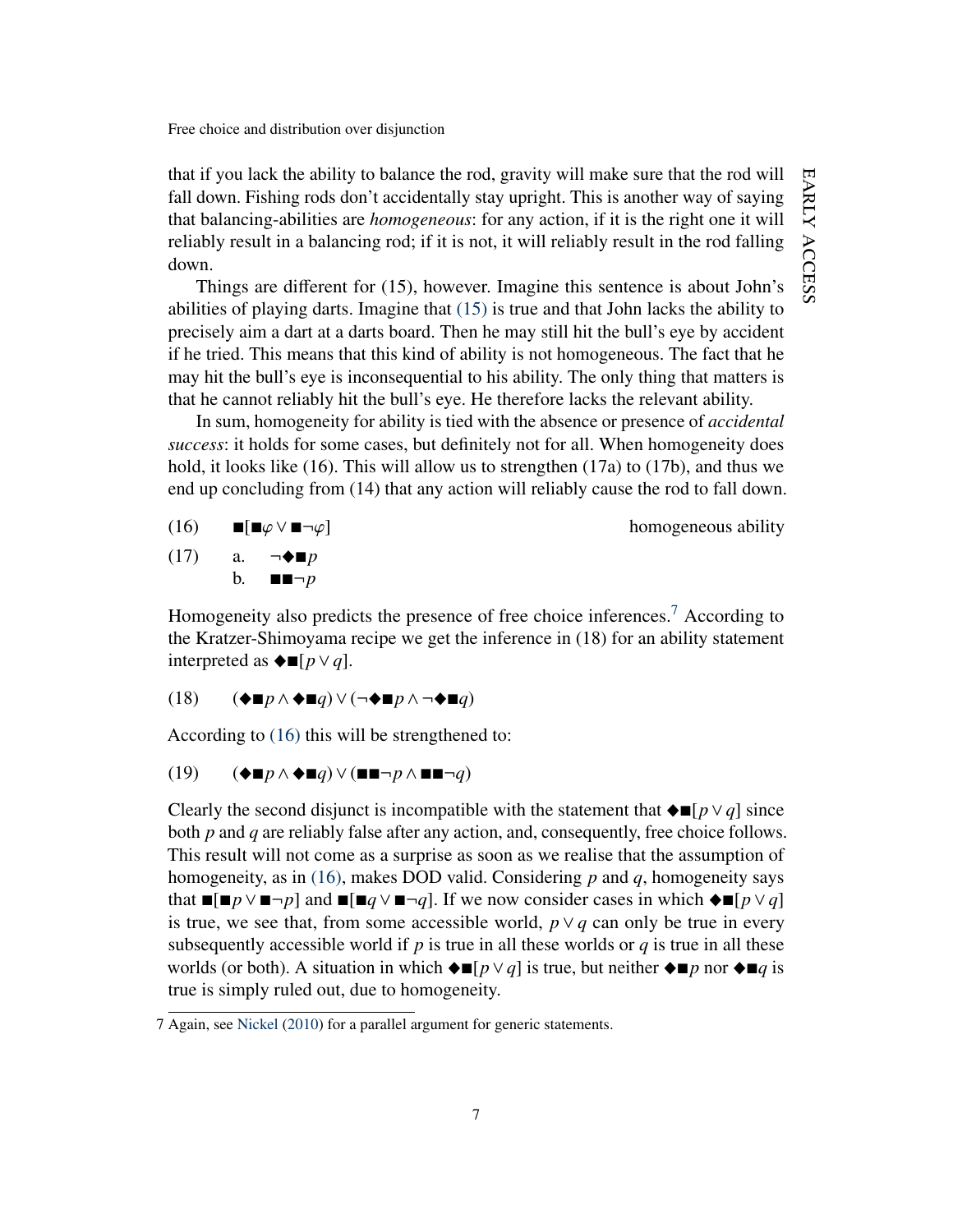Taking stock, we now know the following: (i) According to the Kratzer  $\&$ Shimoyama-inspired approach to free choice, the validity of DOD is a prerequisite of free choice. (ii) If we follow the analyses that attribute the quantificational force of  $\blacklozenge$  to abilities, then, logically abilities do not make DOD valid. (iii) Some abilities are homogeneous, however, and through homogeneity, they do make DOD valid. On the other hand, for other abilities, as in [\(15\),](#page-6-3) homogeneity cannot be assumed.

Given this, I can envision two possible theories based on these assumptions. First, if we simply take these points at face value, then we come to predict that free choice occurs in all and only those ability statements that involve abilities without accidental success. A second possible take could be that homogeneity is somehow instantiated whenever ability ascriptions are made.<sup>[8](#page-8-0)</sup> That is, accidental success is excluded whenever an ability statement is made. If this were the case, then distribution over disjunction would hold for all such statements, and so free choice would be predicted to arise generally, just like it arises generally for deontic and epistemic statements.

I think we can dismiss the second of these theories quite easily, for two reasons. First of all, the intuition for [\(15\)](#page-6-3) is that it is true even if John might accidentally hit the bull's eye. So we cannot assume homogeneity to hold in this case. Second, there are clear cases where free choice ability does not occur. Kenny's intuitions about [\(8\)](#page-4-0) are a case in point if you agree with his judgments, but there are more straightforward examples, too. Take (20), which is a decidedly odd way of communicating to the hearer that my son Oscar is now of an age at which he can walk and can talk.

 $(20)$  Oscar can walk or talk.  $*FC$ 

<span id="page-8-2"></span>Similarly, there are variations on Geurts' fishing rod example that lose the free choice inference:<sup>[9](#page-8-1)</sup>

(21) Betty can balance a fishing rod on her nose or juggle four hot potatoes with just her left hand. \*FC

Note that (20) and (21) also dismiss the first theoretical line I suggested, which held that free choice is present whenever accidental success is absent. Clearly, both (20) and (21) involve homogeneous abilities, without triggering free choice.

<span id="page-8-0"></span><sup>8</sup> Thanks to an anonymous reviewer for urging me to spell this out somewhat.

<span id="page-8-1"></span><sup>9</sup> The relative unavailability of free choice inferences for ability statements is sometimes masked by the polysemy of *can*, i.e. by its ambiguity with respect to modal flavour. If you are told that "*John can speak English or German*", there is a clear free choice inference on a teleological reading of *can*. I do not think free choice is available on a ability reading of *can*. Similarly for [\(21\),](#page-8-2) I think the example is fine with a free choice inference after a (teleological) question under discussion like "How can Betty entertain the guests?".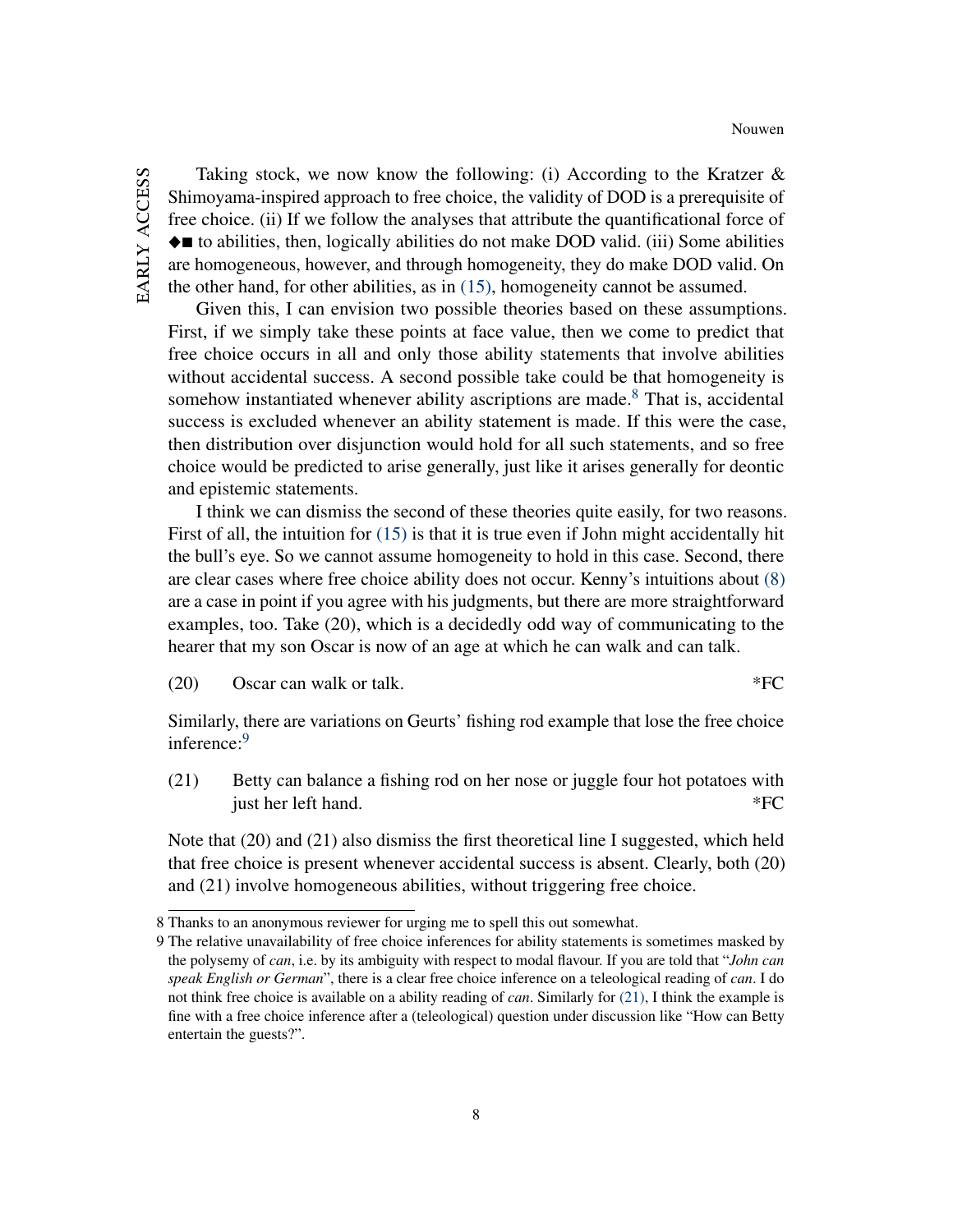In summary, then, the predicted DOD-dependence of free choice ability is *not* attested. Instead, what can be observed is that free choice ability is quite a limited phenomenon, but that the limitation seems disconnected from homogeneity / the validity of DOD.

I think what is crucial to good examples of ability free choice is that they typically involve two variations of the same ability, as in Geurts' original example, repeated here as  $(22)$ .

(22) Betty can balance a fishing rod on her nose or on her chin.

In contrast, (21) contains two distinct abilities, which somehow prohibits free choice. Speculating somewhat, free choice ability always seems to involves a conjunction of inferences that concern the same general ability. This is obviously not a very precise statement and I have no explanation for this observation, but I do have *this* to say: Whatever accounts for the differences between the example with and those without free choice inferences, it is *not* the absence versus presence of DOD.

## 5 Conclusion

I have identified two challenges for the semantics and pragmatics of free choice disjunction. First, the dominant Kratzer and Shimoyama-style approaches to how free choice inferences come about need to explain how it is possible ability *can* at times triggers such inferences without distribution over disjunction being a valid theorem. Secondly, there is an empirical challenge. Ability free choice is a limited phenomenon. This is in stark contrast to other model free choice phenomena (though see [Eckardt](#page-10-15) [2007,](#page-10-15) [Portner](#page-11-7) [2010\)](#page-11-7). Right now I see no way of making sense of the constraints that appear to govern it.

A shared idea within the approaches I targeted in this squib is that free choice is triggered simply by the logical interplay of existential quantificational force and disjunction. This is obviously an attractive idea, given that it reduces free choice to a very general pragmatic (or, alternatively, grammatical) process. What I hope to have shown is that the fringes of the landscape of existential operators is a challenging testing ground for this way of thinking. At first glance, the dominant approaches fail the test.

#### References

- <span id="page-9-0"></span>Aloni, Maria. 2003. Free choice in modal contexts. In Matthias Weisgerber (ed.), *Sinn und Bedeutung (SuB) 7*, vol. 114, Konstanz: Universität Konstanz.
- <span id="page-9-1"></span>Barker, Chris. 2011. Free choice permission as resource-sensitive reasoning. *Semantics and Pragmatics* 3(1). 1–38. https://doi.org/[10.3765](https://doi.org/10.3765/sp.3.10)/sp.3.10.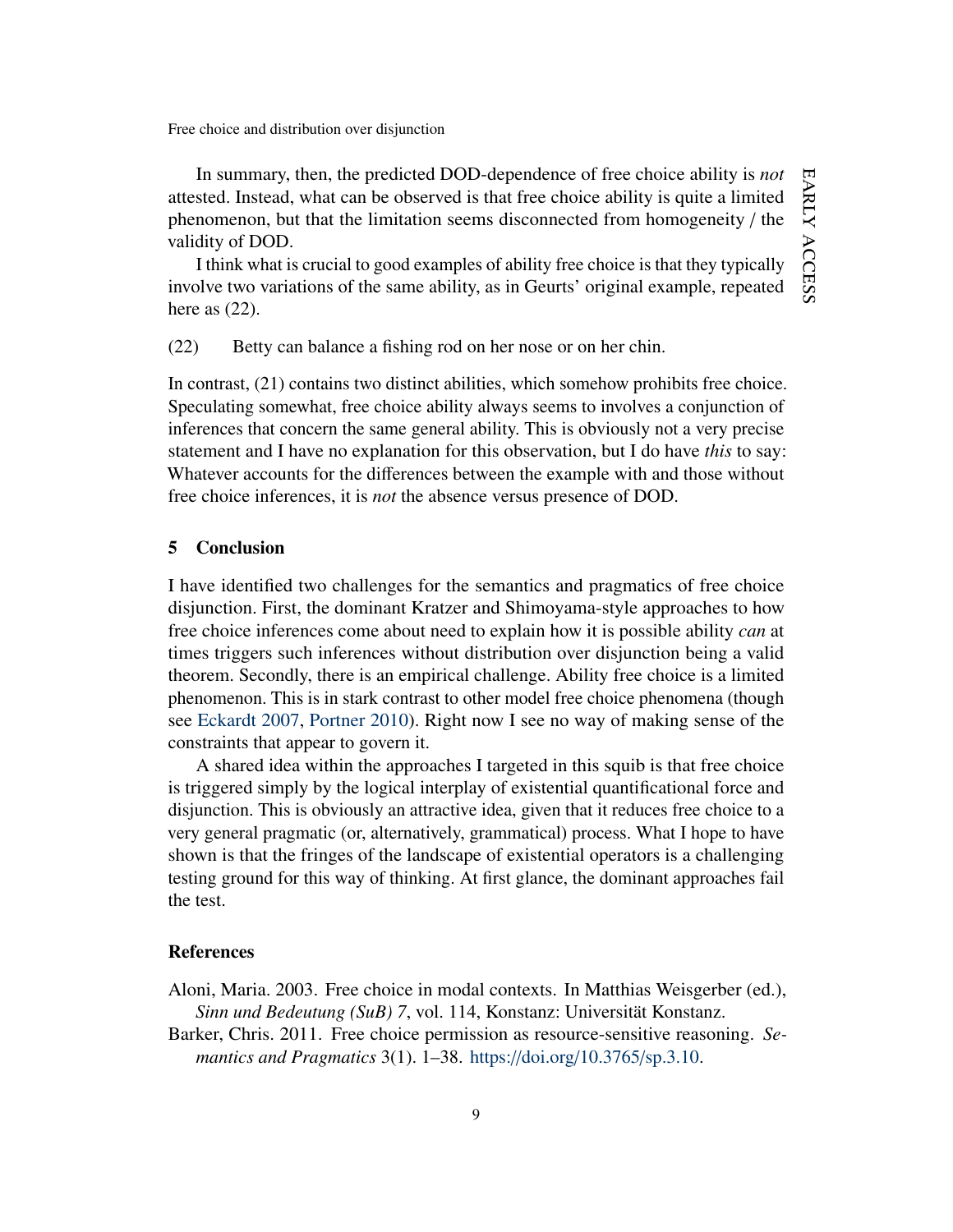- <span id="page-10-15"></span><span id="page-10-14"></span><span id="page-10-13"></span><span id="page-10-12"></span><span id="page-10-11"></span><span id="page-10-10"></span><span id="page-10-9"></span><span id="page-10-8"></span><span id="page-10-7"></span><span id="page-10-6"></span><span id="page-10-5"></span><span id="page-10-4"></span><span id="page-10-3"></span><span id="page-10-2"></span><span id="page-10-1"></span><span id="page-10-0"></span>Brown, Mark A. 1988. On the logic of ability. *Journal of philosophical logic* 17(1). 1–26. http://[www.jstor.org](http://www.jstor.org/stable/30226385)/stable/30226385.
	- Chemla, Emmanuel & Benjamin Spector. 2011. Experimental evidence for embedded scalar implicatures. *Journal of semantics* 359–400. https://doi.org/[10.1093](https://doi.org/10.1093/jos/ffq023)/  $jos/ffq023$ .
	- Chierchia, Gennaro, Danny Fox & Benjamin Spector. 2011. The grammatical view of scalar implicatures and the relationship between semantics and pragmatics. In Paul Portner, Claudia Maienborn & Klaus von Heusinger (eds.), *An international handbook of natural language meaning*, Mouton de Gruyter.
	- Eckardt, Regine. 2007. Licensing *or*. In Uli Sauerland & Penka Stateva (eds.), *Presupposition and implicature in compositional semantics*, 34–70. Palgrave MacMillan. https://doi.org/10.1057/[9780230210752\\_3.](https://doi.org/10.1057/9780230210752_3)
	- Fox, Danny. 2007. Free choice and the theory of scalar implicatures. In Uli Sauerland & Penka Stateva (eds.), *Presupposition and implicature in compositional semantics*, 71–120. Palgrave MacMillan. https://doi.org/10.1057/[9780230210752\\_4.](https://doi.org/10.1057/9780230210752_4)
	- Frank, Michael C & Noah D Goodman. 2012. Predicting pragmatic reasoning in language games. *Science* 336(6084). 998–998. https://doi.org/[10.1126](https://doi.org/10.1126/science.1218633)/science. [1218633.](https://doi.org/10.1126/science.1218633)
	- Franke, Michael. 2009. *Signal to act: game theory in pragmatics*: Universiteit van Amsterdam dissertation.
	- Franke, Michael. 2011. Quantity implicatures, exhaustive interpretation, and rational conversation. *Semantics and Pragmatics* 4. 1–82. https://doi.org/[10.3765](https://doi.org/10.3765/sp.4.1)/sp.4.1.
	- Geurts, Bart. 2005. Entertaining alternatives: disjunctions as modals. *Natural Language Semantics* 13. 383–410. https://doi.org/10.1007/[s11050-005-2052-4.](https://doi.org/10.1007/s11050-005-2052-4)
	- Geurts, Bart. 2009. Scalar implicature and local pragmatics. *Mind* & *Language* 24(1). 51–79. https://doi.org/10.1111/[j.1468-0017.2008.01353.x.](https://doi.org/10.1111/j.1468-0017.2008.01353.x)
	- Geurts, Bart. 2011. *Quantity implicatures*. Cambridge University Press.
	- Geurts, Bart & Nausicaa Pouscoulous. 2009. Embedded implicatures?!? *Semantics and Pragmatics* 2(4). 1–34. https://doi.org/[10.3765](https://doi.org/10.3765/sp.2.4)/sp.2.4.
	- Horty, John F & Nuel Belnap. 1995. The deliberative stit: A study of action, omission, ability, and obligation. *Journal of philosophical logic* 24(6). 583–644. http://[www.jstor.org](http://www.jstor.org/stable/30227231)/stable/30227231.
	- Kamp, Hans. 1973. Free choice permission. *Proceedings of the Aristotelian Society* 74. 57–74. http://[www.jstor.org](http://www.jstor.org/stable/4544849)/stable/4544849.
	- Kenny, Anthony. 1976. Human abilities and dynamic modalities. In *Essays on explanation and understanding*, 209–232. Springer. https://doi.org/[10.1007](https://doi.org/10.1007/978-94-010-1823-4_11)/978- [94-010-1823-4\\_11.](https://doi.org/10.1007/978-94-010-1823-4_11)
	- Klinedinst, Nathan. 2007. *Plurality and possibility*: University of California Los Angeles dissertation.